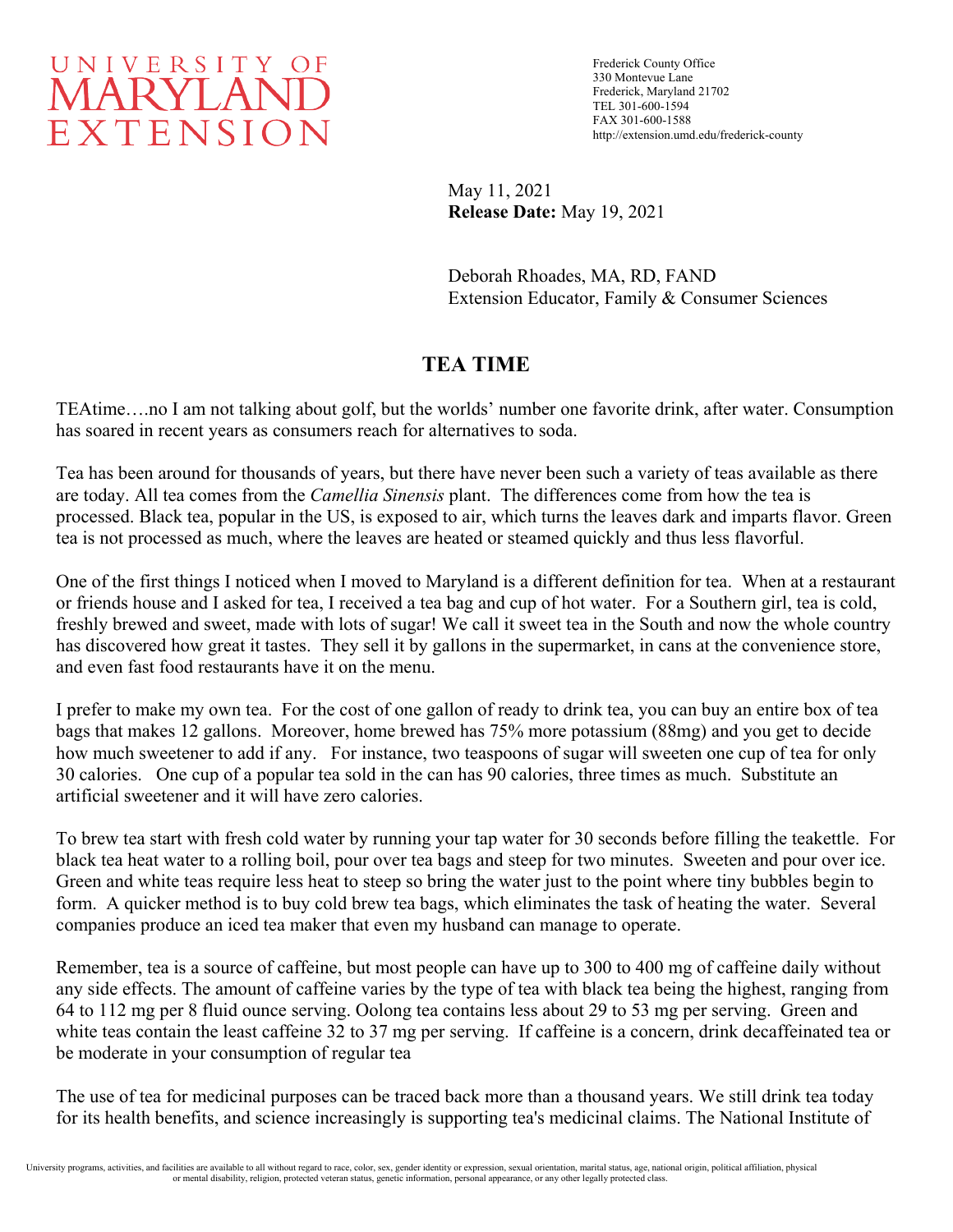Health has a fact sheet which explains the potential benefits of tea at [https://www.cancer.gov/about](https://www.cancer.gov/about-cancer/causes-prevention/risk/diet/tea-fact-sheet)[cancer/causes-prevention/risk/diet/tea-fact-sheet](https://www.cancer.gov/about-cancer/causes-prevention/risk/diet/tea-fact-sheet) While research is inconclusive I vote for having an afternoon tea break and propose you plan an old fashion tea party!

Frederick has some excellent tea shops to discover your favorite tea flavors – Shab Row Tea Emporium, Voila! in Frederick  $\sim$  Special Teas & Other Goodness, The Spice & Tea Exchange of Frederick, and Baltimore Coffee and Tea Company.

Interest in herbal teas has risen but there is not enough research to claim health benefits. The truth is many herbal teas are simply tea leaves with added herbs, fruit juice, honey, sweeteners or other flavor extracts. Some are not tea at all but infusions of herbs, flowers, roots, spices or various other parts of plants. Consumers should be cautious about making their own herbal teas. Herbs like comfrey, lobelia, woodruff, tonka beans, melilot, sassafras root and many others can be harmful in large amounts, potentially causing liver damage, bleeding, breathing problems or allergic reactions.

Consider using tea as a liquid substitute in recipes and to add potassium and antioxidants. Use in marinades, glazes, as a base for sauces like barbeque or sweet and sour, and as a braising liquid for cooking. While you are in the kitchen enjoy a nice refreshing glass of our tea recipes.

# *GINGERED PINEAPPLE TEA*

4 cups water 2 slices (1/4-inch) gingerroot 3 tablespoons honey 4 tea bags 3 cups ice water 1 can (12 oz.) frozen concentrated pineapple juice 1 bottle (2 liter) lemon-lime carbonated beverage

Combine water, gingerroot, and honey in a 2-quart glass mix 'n pour bowl. Microwave on HIGH, uncovered, 8 to 9 minutes or until just about boiling. Add tea bags. Let stand 5 minutes. Squeeze tea bags, remove. Add ice water and juice concentrate. Let stand to melt ice; stir, remove ginger. Refrigerate until chilled\*. To serve, place several ice cubes in each glass. Fill half with tea mixture; finish filling with carbonated beverage. Makes about 1 gallon (16 cups) (Per 1 cup: 100 calories, 25g carbohydrate, 4mg sodium). TIPS: \*For longer storage, fill ice cube trays with mixture. Once frozen, empty into large plastic storage bag. To serve, place about 6 cubes in each glass; fill with carbonated beverage. If you don't want the caffeine, use a caffeine-free tea or omit tea. Diet beverage can be used. Honey can be omitted; add 2 tablespoons non-nutritive sweetener to tea after cooling. Garnish glasses with a wedge of fresh pineapple and a sprig of mint.

#### **MINTED CITRUS TEA MIX** (Makes 1 1/4 cups)

1/2 pound orange Pekoe tea 2 tablespoons dried mint leaves 1 tablespoon dried lemon peel 2 tablespoons whole cloves

Combine the ingredients in a medium bowl. Stir to blend. Pack the tea into an airtight canister or container. Delicious cold or hot.